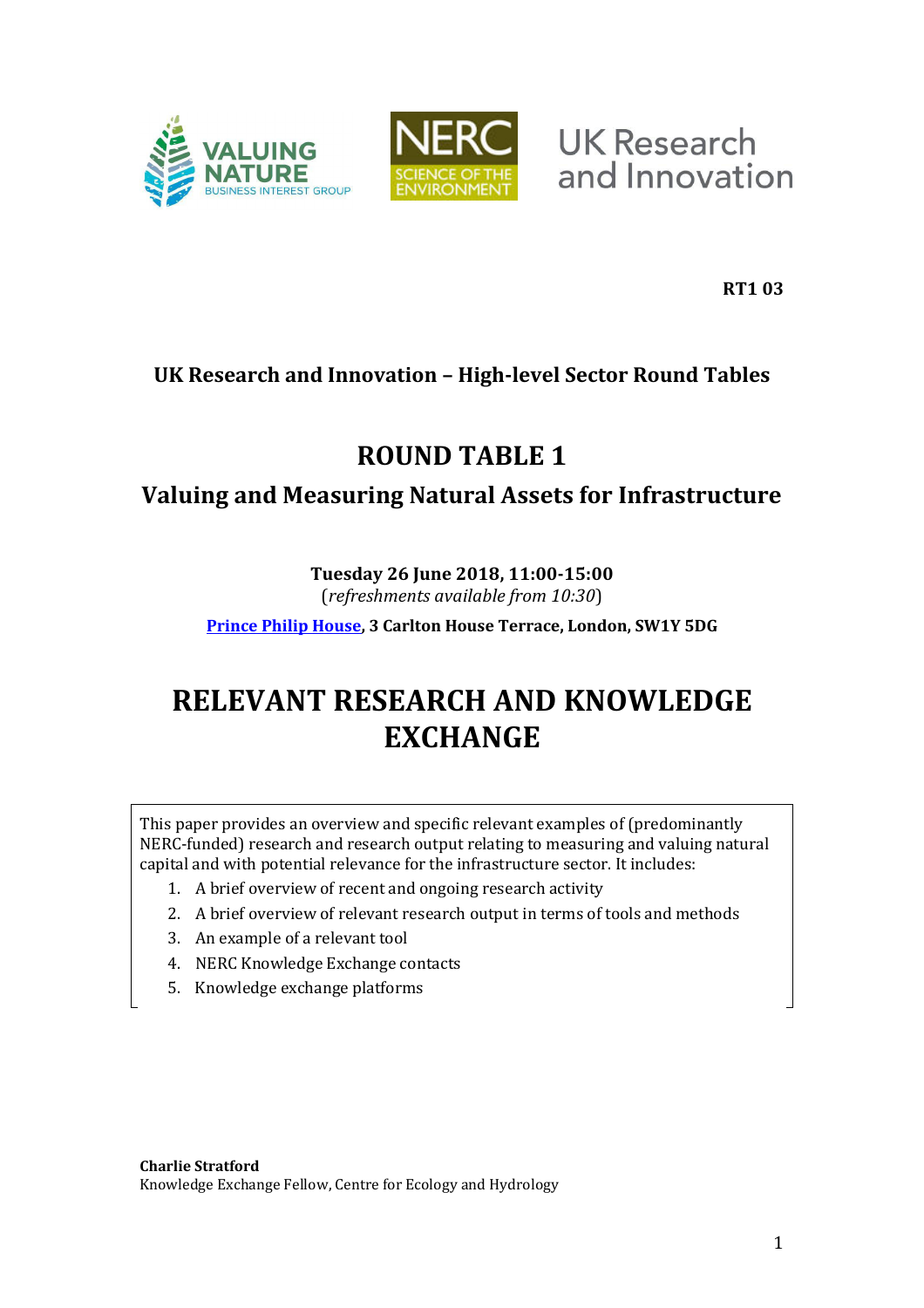#### **1. OVERVIEW OF RECENT AND ONGOING RESEARCH ACTIVITY**

A recent scour of research databases using the terms 'valuing nature', 'green infrastructure', 'natural capital' and 'ecosystem services' identified over 650 relevant projects with a combined value of £350M. This is predominantly made up of research grants (75%). It is likely that many of these projects may be producing output with potential utility to the infrastructure sector, though an analysis of this is beyond the scope of this brief paper. Moreover, the use of other search terms, for example 'environmental impact', 'offsetting', etc., might yield manay more research projects of potential relevance.

Of the 650 projects identified with the above search terms, 24 contain the word 'infrastructure' in the title (see Annex 1). These projects are particularly likely to deliver output of relevance to the infrastructure sector.

The extent to which projects work collaboratively with stakeholders – including business - varies, with some focussing on addressing specific gaps in scientific understanding whilst others take existing research and work with end users to maximise benefit to relevant sectors.

In general, knowledge exchange is becoming an increasingly important aspect of successful funding bids and working closely with potential users to deliver beneficial societal impacts is a funding requirement.

#### **2. RELEVANT RESEARCH OUTPUT – TOOLS AND METHODS**

Many different tools and methods for measuring and valuing natural capital and/or ecosystem services exist. The Joint Nature Conservation Council and NERC funded a piece of work to help users to identify the most appropriate assessment tool. The resulting *'[Tool Assessor](https://ecosystemsknowledge.net/resources/guidance-and-tools/tools/tool-assessor)'* is hosted by the Ecosystems Knowledge Network (*[Table 1](#page-1-0)*).

|                                      | Multi        | No. of<br>scale models | <b>Environmental setting</b> |                          |                          | Ecosystem service<br>categories represented                    |   |   | <b>Experience of</b><br>use |                        | Software     |                  |   |                          |
|--------------------------------------|--------------|------------------------|------------------------------|--------------------------|--------------------------|----------------------------------------------------------------|---|---|-----------------------------|------------------------|--------------|------------------|---|--------------------------|
| Tool                                 |              |                        |                              |                          |                          | Terrestrial Freshwater Marine Provisioning Regulating Cultural |   |   | <b>UK</b>                   | Outside Open<br>the UK | access       | <b>Excel GIS</b> |   | Web<br>based             |
| <b>ARIES</b>                         | √            | 11                     | √                            | J                        | 4                        | $\sqrt{2}$                                                     | √ | √ |                             | $\checkmark$           | √            |                  | √ |                          |
| Benefits of<br>SUDS (BeST)           |              | 19                     | J                            | J                        |                          | v                                                              | V | √ | √                           |                        | $\mathcal J$ | √                |   |                          |
| <b>CoSting Nature</b>                | √            | 7                      | V                            | $\checkmark$             |                          | V                                                              | √ | √ | ?                           | √                      | √            |                  | √ | √                        |
| EcoServ-GIS                          |              | 10                     | √                            | V                        |                          |                                                                | V | √ | √                           |                        | √            |                  | J |                          |
| <b>GI Valuation</b><br>Toolkit       |              | 14                     | √                            |                          |                          |                                                                | √ | √ | $\checkmark$                |                        | √            | √                |   |                          |
| i-Tree Eco                           | √            | 7                      | √                            |                          |                          |                                                                | V | J | ٧                           | $\checkmark$           | V            | √                |   |                          |
| <b>InVEST</b>                        | $\checkmark$ | 18                     | √                            | √                        | $\overline{\mathcal{A}}$ | V                                                              | √ | √ | $\checkmark$                | √                      | √            |                  | √ |                          |
| <b>LUCI</b>                          | V            | 9                      | $\sqrt{ }$                   | $\overline{\mathcal{L}}$ |                          |                                                                | V |   | √                           | $\checkmark$           |              |                  | ď |                          |
| Natural Cap.<br><b>Planning Tool</b> |              | 10                     | V                            | V                        |                          | √                                                              | √ | V | √                           |                        |              | $\sqrt{}$        |   |                          |
| ORVal                                | $\checkmark$ | 1                      | √                            |                          |                          |                                                                |   | √ | $\checkmark$                |                        | $\checkmark$ |                  |   |                          |
| Participatory<br><b>GIS tool</b>     |              | 5                      | J                            | $\checkmark$             | J                        |                                                                |   | J | √                           |                        | J            |                  |   |                          |
| <b>SENCE</b>                         | $\checkmark$ | Ï                      | J                            | ¥                        | J                        | V                                                              | ¥ | √ | $\sqrt{2}$                  | $\checkmark$           |              |                  | J |                          |
| <b>TESSA</b>                         |              | 10                     | $\mathcal{J}$                | J                        |                          | √                                                              | √ | √ | $\checkmark$                | √                      | V            |                  |   | $\overline{\mathcal{L}}$ |
| Viridian                             |              | 5                      | J                            | √                        |                          |                                                                | √ |   | √                           |                        |              |                  | J |                          |

<span id="page-1-0"></span>*Table 1 Overview of tools included in the Tool Assessor.* 

This Tool Assessor looks at 14 of the most commonly used tools and methods and, for each, provides a comprehensive fact sheet detailing the input data required to run the tool, the form of output produced, the geographic scale over which it can be applied, the land uses that it considers, and the cost, software and skill requirements to operate it This is an extremely useful and highly recommended resource for any person or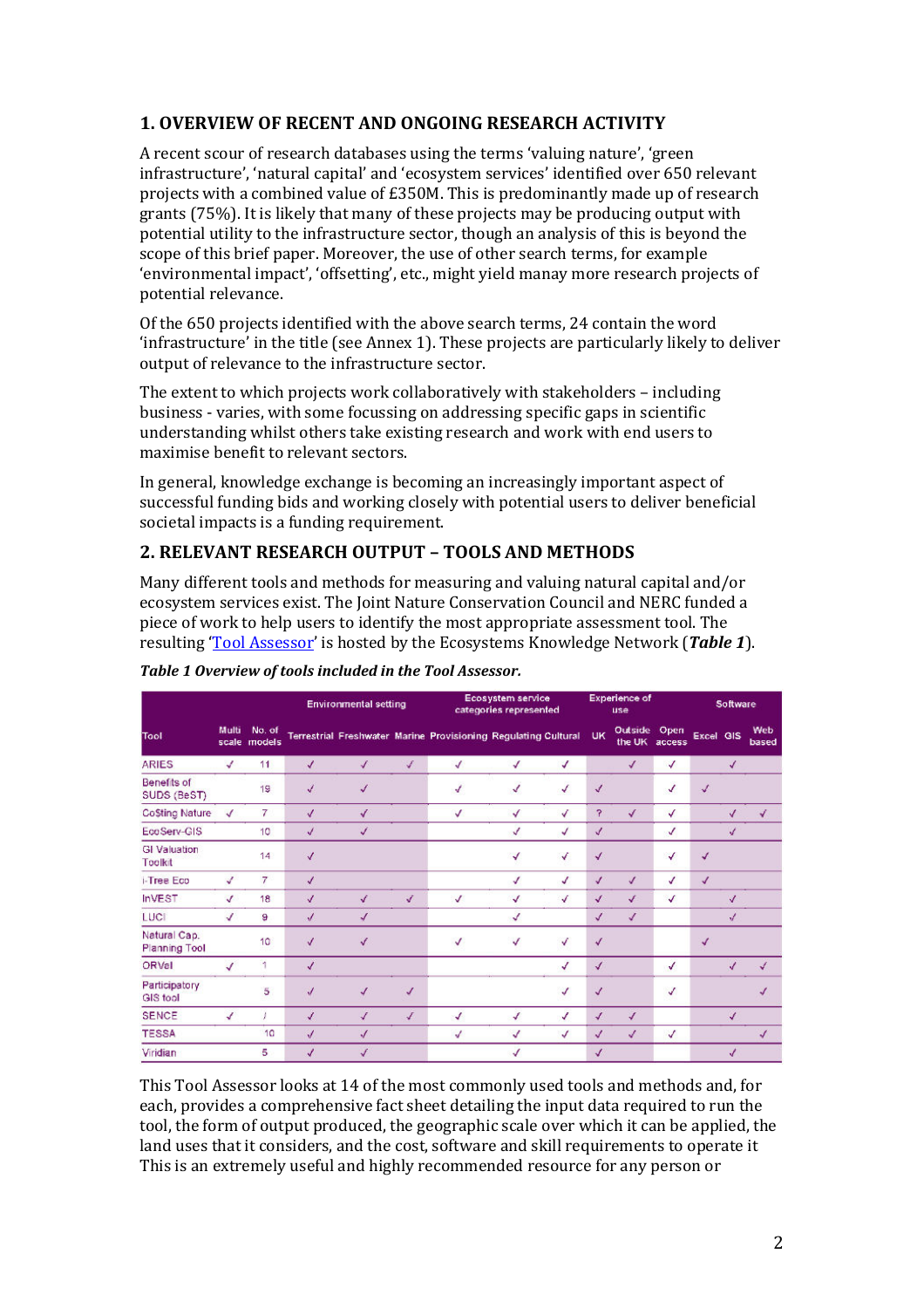organisation wanting to find out more about the tools available for natural capital assessment.

#### **3. EXAMPLE OF A RELEVANT TOOL**

The excel-based the Natural Capital Planning Tool (NCPT) was initially developed through funding from the Royal Institute of Chartered Surveyors Research Trust, and subsequently tested, refined and delivered as an operational tool with funding provided by NERC.

The NCPT was developed to give local authorities, planners and developers a fit-forpurpose, easy-to-use tool enabling them to identify and deliver opportunities for environmental net gain, and also to assess the impacts a proposed development design may have on natural capital and ecosystem services over 25 years post-development. The tool considers a range of ecosystem services including space for recreation, the mitigation of flooding events and air quality regulation as well as their associated health and wellbeing benefits.

The tool has been applied to Central Bedfordshire, which is facing considerable development pressure with anticipated population growth of 30% by 2036. In order to accommodate this, it is expected that around 40,000 homes will be built over the next 20 years (together with related infrastructure including roads, energy distribution, water and waste water). At the same time, Central Bedfordshire Council recognises that its environment is "key to its identity *and widely valued by our residents, visitors and businesses.*" In this context, the NCPT was used to assess 8 potential sites brought forward for development in terms of both their location and design, against a policy goal of achieving 'environmental netgain.

| <b>Development Impact Score</b><br><b>Average Per-Hectare</b> |                 |                                  |                 |
|---------------------------------------------------------------|-----------------|----------------------------------|-----------------|
| <b>Ecosystem Service</b>                                      | Max<br>Possible | <b>Adjusted</b><br><b>Scores</b> | Min<br>Possible |
| <b>1. Harvested Products</b>                                  | $+0.2$          | $-2.33$                          | $-3.0$          |
| 2. Biodiversity                                               | $+4.6$          | $+0.27$                          | $-0.4$          |
| <b>3. Aesthetic Values</b>                                    | $+6.6$          | $+0.98$                          | $-3.4$          |
| 4. Recreation                                                 | $+10.0$         | $+4.68$                          | $+0.0$          |
| 5. Water Quality Regulation                                   | $+2.3$          | $+0.02$                          | $-2.3$          |
| 6. Flood Risk Regulation                                      | $+3.0$          | $+0.51$                          | $-0.0$          |
| 7. Air Quality Regulation                                     | $+0.8$          | $+0.11$                          | $-0.4$          |
| 8. Local Climate Regulation                                   | $+5.4$          | $+0.79$                          | $-2.7$          |
| 9. Global Climate Regulation                                  | $+4.0$          | $-0.32$                          | $-1.0$          |
| <b>10. Soil Contamination</b>                                 |                 | $+0.00$                          |                 |
| <b>Development Impact Score</b>                               |                 | $+4.71$                          |                 |

*Figure 1 Example output from the Natural Capital Planning Tool for one of the sites assessed.* 

The results from the NCPT application indicate that, in principle, all assessed sites offer opportunities for enhancement of natural capital. As shown in Figure 1, recreation, which includes the physical and mental benefits associated with activities such as walking, sport and leisure in a natural environment, is the largest potential benefit. Assessment of planning design was more mixed and highlighted the importance of working closely with the planners and developers to make the most of net gain opportunities where possible.

Central Bedfordshire Council concluded that this approach provided an objective and simple means of assessing proposals put forward, working collaboratively with site promotors to negotiate enhancements to masterplans, and providing a measure of whether proposals are capable of achieving net gain in natural capital.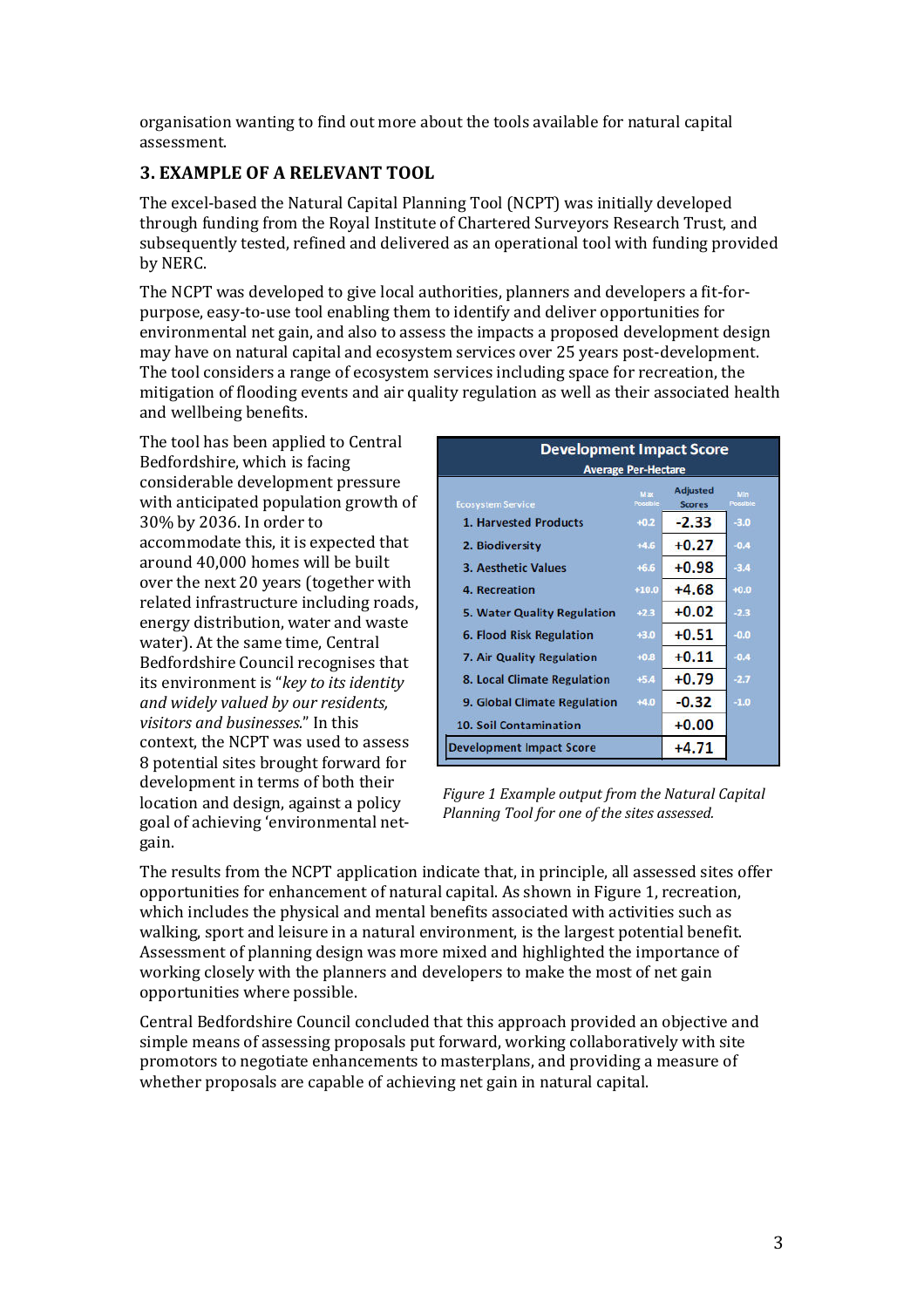#### **4. NERC KNOWLEDGE EXCHANGE CONTACTS**

NERC currently funds several knowledge exchange activities focussing on natural capital and ecosystem services and with relevance to the infrastructure sector. These activities are targeted towards better collaboration between the academic and practitioner communities and are looking for opportunities to work closely with industry in order to understand how best use can be made of relevant science. Primary contacts for this are the NERC funded Knowledge Exchange Fellows.

- **Charlie Stratford**, Natural Capital and Healthy Local Economies: **cstr@ceh.ac.uk**
- **Alister Scott**. Mainstreaming green infrastructure: [alister.scott@northumbria.ac.uk](mailto:alister.scott@northumbria.ac.uk)

#### **5. OTHER KNOWLEDGE RESOURCES**

A number of platforms bring together relevant knowledge on measuring and valuing natural assets for business. These include:

- **[Ecosystems Knowledge Network](https://ecosystemsknowledge.net/) –** UK Network sharing knowledge on practice of putting environment at heart of decision making
- **[Valuing Nature Programme](http://valuing-nature.net/) –** UK interdisciplinary research programme with business engagement focus
- **[Natural Capital Hub](https://naturalcapitalcoalition.org/hub/)** Managed by the Natural Capital Coalition, a global multistakeholder collaboration aiming to harmonize business approaches
- **[Cambridge Institute for Sustainability Leadership](https://www.cisl.cam.ac.uk/business-action/natural-capital/natural-capital-impact-group) – Natural Capital Impact [Group](https://www.cisl.cam.ac.uk/business-action/natural-capital/natural-capital-impact-group) –** Aims to empower leaders from the worlds of business, government and finance in environmental sustainability
- **[EU Business @ Biodiversity Platform](http://ec.europa.eu/environment/biodiversity/business/index_en.htm) –** Includes workstreams on natural capital accounting, innovation and finance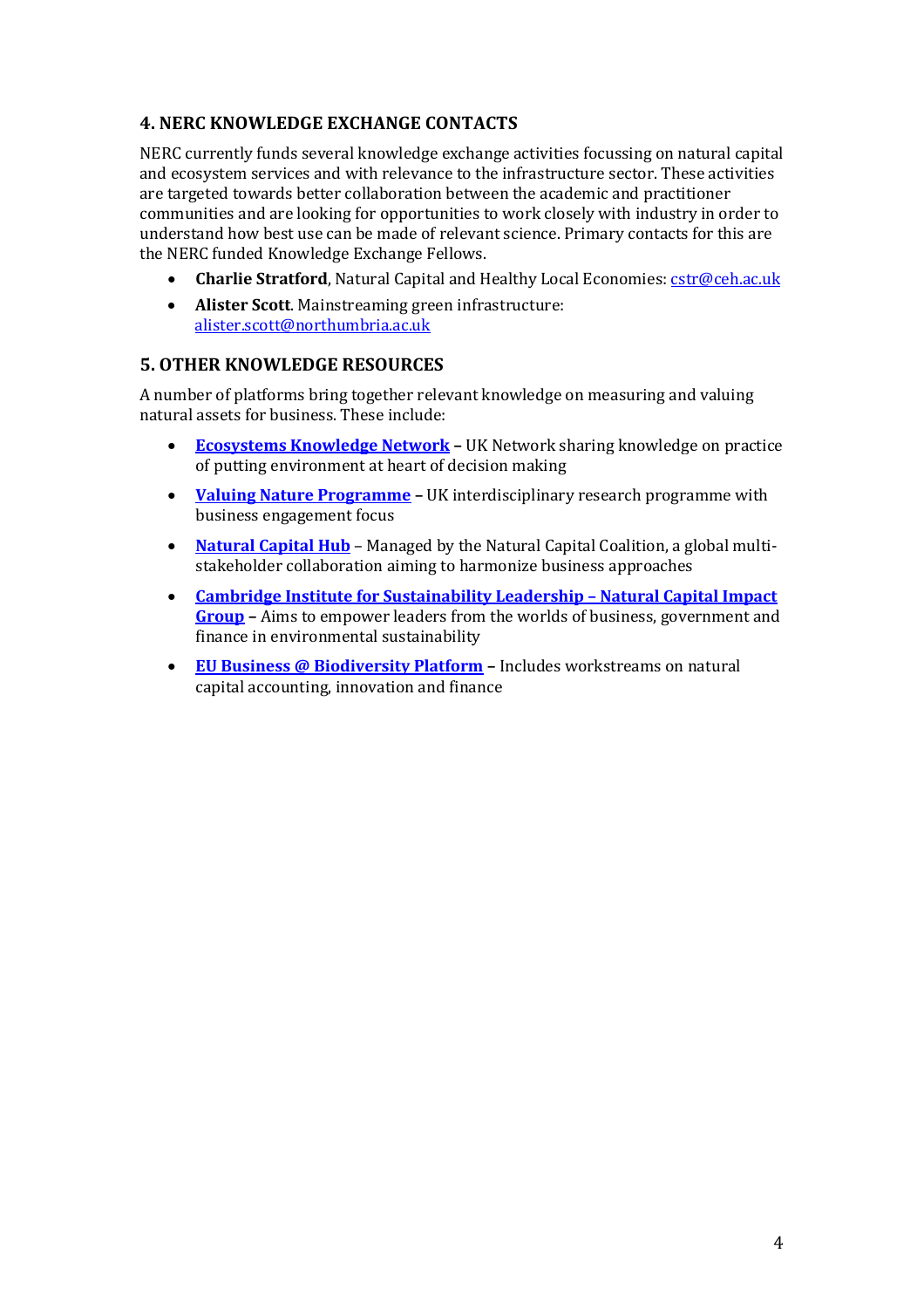#### **ANNEX 1**

#### **PROJECTS OF POTENTIAL RELEVANCE TO THE INFRASTRUCTURE SECTOR**

This list was generated by searching the research database for the terms such as Natural Capital and Ecosystem Service, and then filtering out those whose title contains the word 'infrastructure'.

| <b>Funder</b> | <b>Reference</b> | <b>Title</b>                                                                                                                                             |
|---------------|------------------|----------------------------------------------------------------------------------------------------------------------------------------------------------|
| NERC          | NE/N017404/1     | A Decision Framework for Integrated Green Grey Infrastructure (IGGIframe)                                                                                |
| <b>NERC</b>   | NE/R013853/1     | A materials roadmap for marine infrastructure: a path towards enhanced ecological performance in a changing world                                        |
| <b>NERC</b>   | NE/N016971/1     | A national benchmark for green infrastructure                                                                                                            |
| <b>NERC</b>   | NE/N017714/1     | A National Scale Model of Green Infrastructure for Water Resources                                                                                       |
| <b>NERC</b>   | NE/N017447/1     | An Ecosystem Services Approach to Green Infrastructure Partnership Planning                                                                              |
| <b>NERC</b>   | NE/N019180/1     | Arup Global Research Challenge: Delivering green infrastructure in cities through a new business model                                                   |
| <b>NERC</b>   | NE/N018745/1     | Arup Global Research Challenge: Novel technologies to understand relationships between green infrastructure and environmental<br>quality in cities       |
| NERC          | NE/M008274/1     | Co-creating railway flood resilience: applying the science of blue-green-grey infrastructure                                                             |
| <b>NERC</b>   | NE/S00582X/1     | Developing a 'GI4RAQ' platform to predict quantitatively the potential of strategic green infrastructure to improve roadside air<br>quality at planning  |
| <b>NERC</b>   | NE/P01254X/1     | EKN Tool Assessor: Facilitating the application of innovative tools in the assessment of ecosystem services, green infrastructure<br>and natural capital |
| NERC          | NE/R002681/1     | Exchanging knowledge on the multiple values of urban green infrastructure in sub-Saharan Africa                                                          |
| <b>NERC</b>   | NE/N017498/1     | Green Growth: Increasing Resilience in Cities Through the Delivery of Green Infrastructure-based Solutions                                               |
| <b>NERC</b>   | NE/N013530/1     | 'Green infrastructure and the Health and wellbeing Influences on an Ageing population (GHIA)                                                             |
| Innovate      | 104014           | Green Infrastructure Assets in Urban Heat Island (GIAUrban)                                                                                              |
| UK            |                  |                                                                                                                                                          |
| <b>NERC</b>   | NE/M008169/1     | Improved techno-economic evaluation of Blue Green Solutions for managing flood risk to infrastructure                                                    |
| <b>NERC</b>   | NE/N017587/1     | Injecting a Natural Capital Planning Tool into Green-Blue Infrastructure Management                                                                      |
| <b>NERC</b>   | NE/R009236/1     | Integrated Green Grey Infrastructure Framework Accelerator                                                                                               |